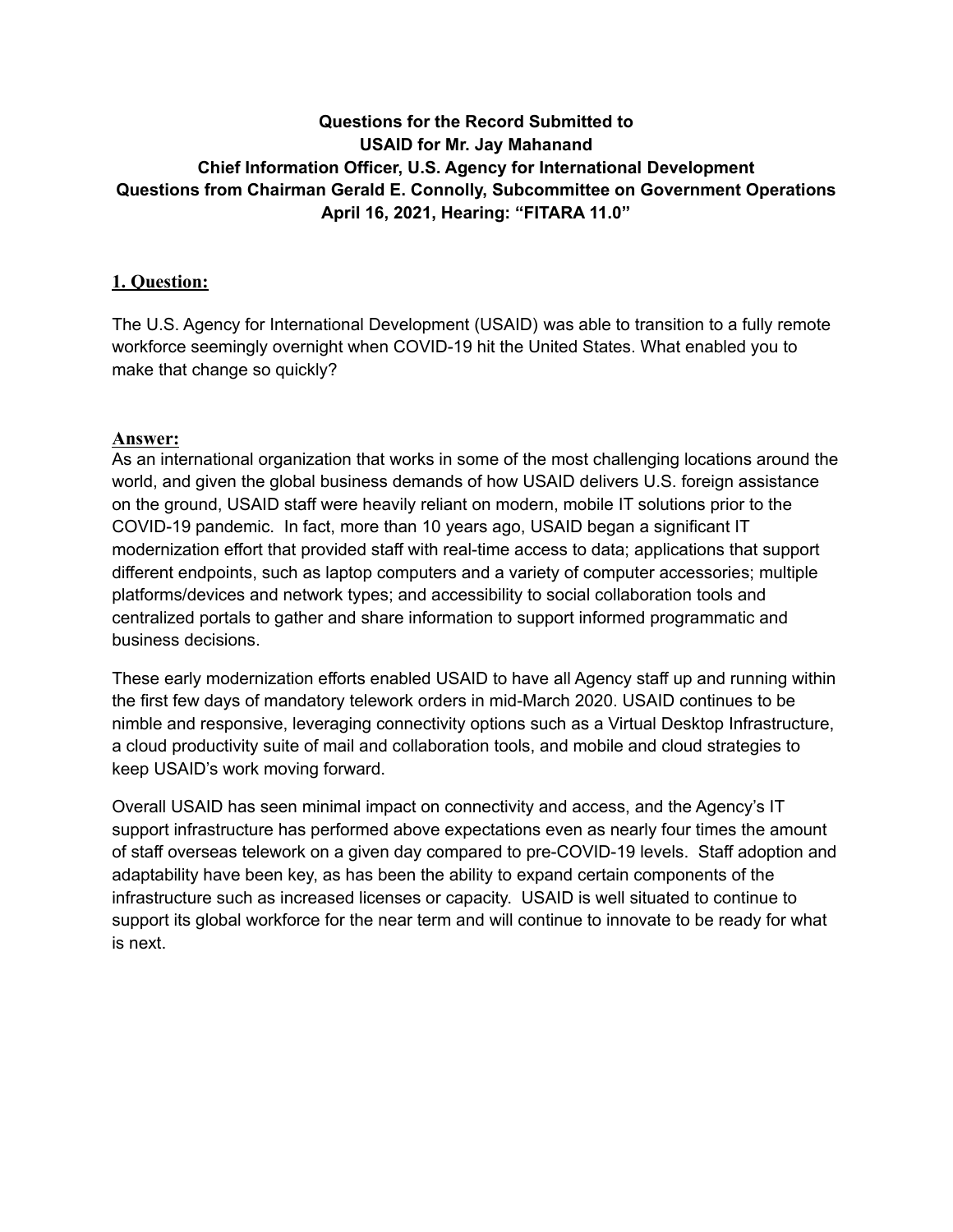What kind of cybersecurity risks come with having a fully remote workforce? How did you address these risks?

# **Answer:**

USAID already enabled its workforce to be able to work remotely prior to March 2020 but a number of practical challenges presented themselves from the requirement to have a fully remote workforce. For example, onboarding and offboarding of staff suddenly became more challenging and required flexibility and innovation. USAID adapted through virtual enrollment activities, secure shipping of IT equipment, and increased training on privacy and cybersecurity requirements.

Another major issue that USAID faced has been the need to ensure that end point devices, laptops and phones, are properly managed and supported with software patches, updated operating systems, malware protections, etc. despite the fact that they do not touch the Agency physical network. USAID already had much of this capability to support remote devices, including a robust mobile device management system and cybersecurity tools that connect over the internet. USAID added functionality to keep Agency computers updated and provide additional tracking. As staff return to the office and bring devices back they will be systematically checked and updated as necessary.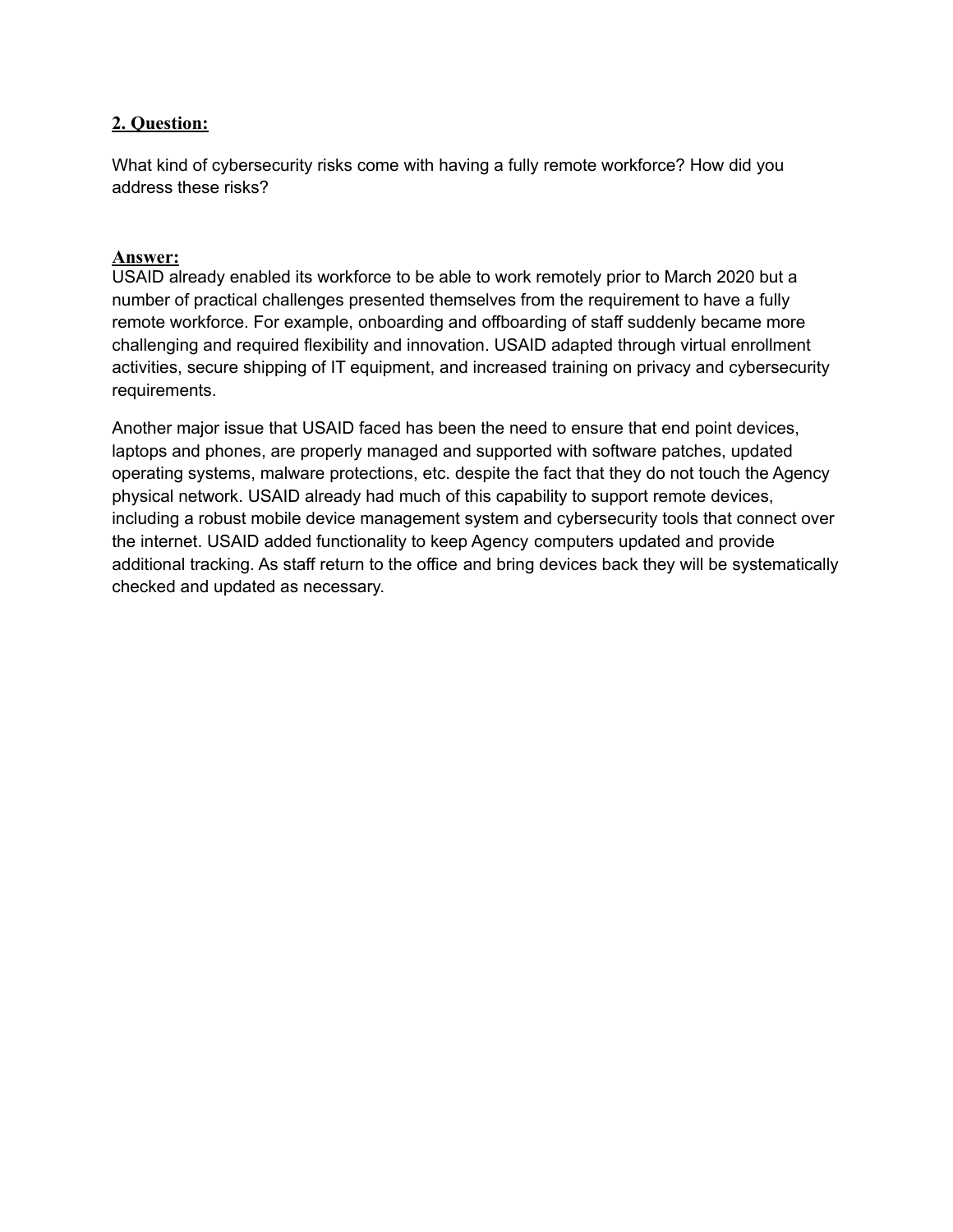Are there any particular changes you would recommend that Congress consider as part of Federal Information Security Management Act reform efforts and for possible inclusion in a future Federal Information Technology Acquisition Reform Act scorecard?

## **Answer:**

USAID appreciates the question and understands the importance of both the Federal Information Security Management Act reform efforts and the Federal Information Technology Acquisition Reform Act scorecard for driving important progressive change in the Federal Government. For USAID, it is of critical importance to strike the proper balance between maintaining cybersecurity and information security compliance, and maintaining our collaborative business model with implementing partners and host governments. One of the key elements of this is the growing importance of Supply Chain Risk Management (SCRM) both for hardware and software in a federal context. USAID notes the inclusion of SCRM metrics in both the current Inspector General FISMA audit and in the cybersecurity NIST SP 800-53 Rev. 5 requirements. It may also be worth considering SCRM as its own metric, if there were publicly available data to review.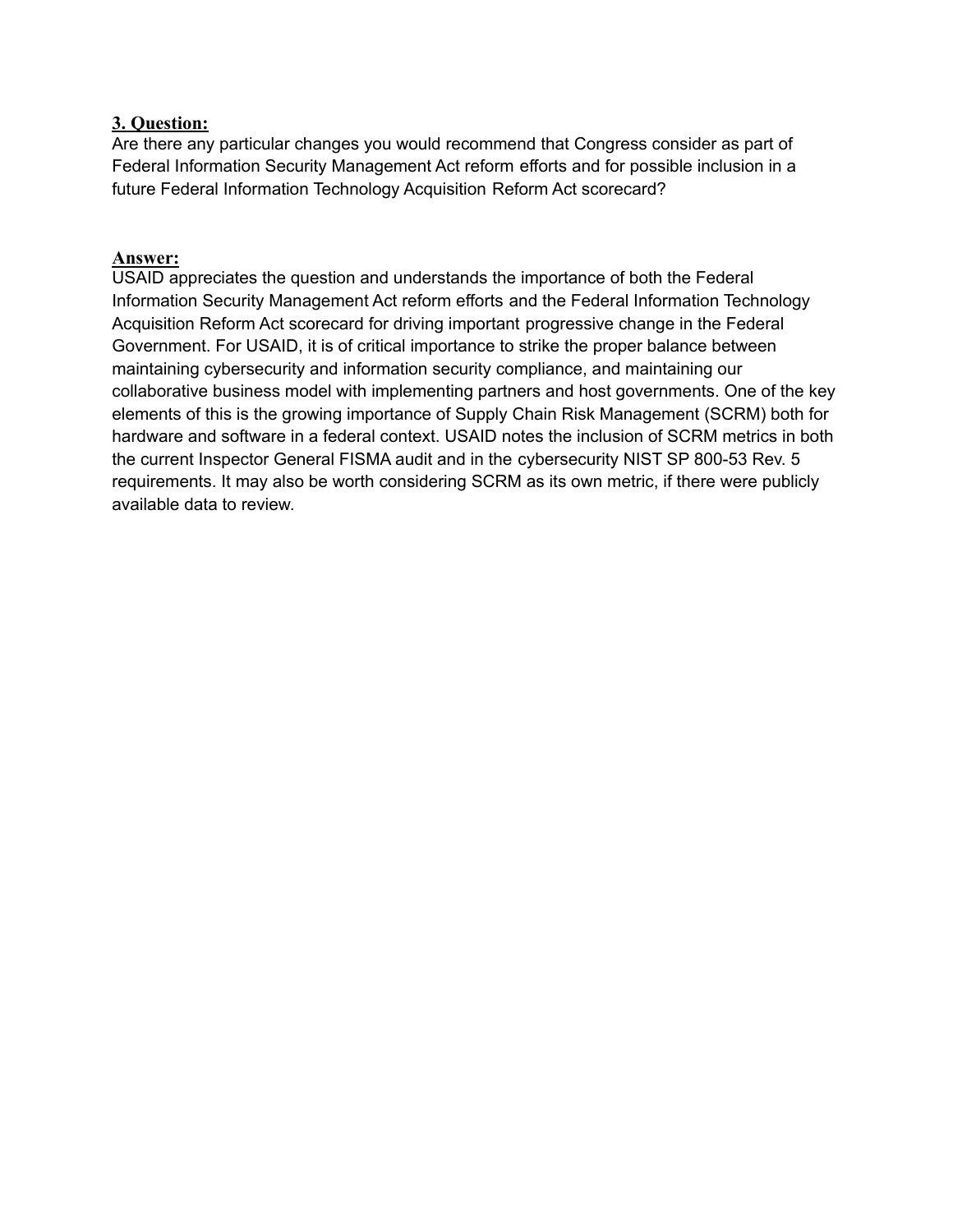Has USAID fully implemented the 21st Century IDEA Act (Public Law No: 115-336)? What barriers has USAID faced in implementing this law and modernizing its digital services?

#### **Answer:**

USAID has been committed to the goal to "improve the digital experience for government customers and reinforce existing requirements for federal public websites" and implementation of the IDEA Act. Along with streamlining our process for implementing Section 508 requirements, USAID has prioritized the USAID.gov public website as the primary user engagement tool for interacting and disseminating information to the general public, our implementing partners, and other government agencies.

USAID's primary public website complies with the IDEA Act's requirements in Section 3(a). USAID is on track to achieve all 5 components in the IDEA Act. As required by the law, USAID submitted a report to Congress for modernizing websites & digital services, made the report publicly available, and ensured our public website complies with the standards of the Technology Transformation of the GSA. With respect to the requirements concerning the Digitization of Services & Forms and Electronic Signatures, USAID has been working to digitize contract, grant and other forms, and automate services with digital signatures. Our goal is to complete this implementation by the end of Fiscal Year 2022. Once completed, our partners can digitally do business with USAID. In our implementation, USAID has also worked to overcome some barriers, including funding requirements and modernizing its digital services.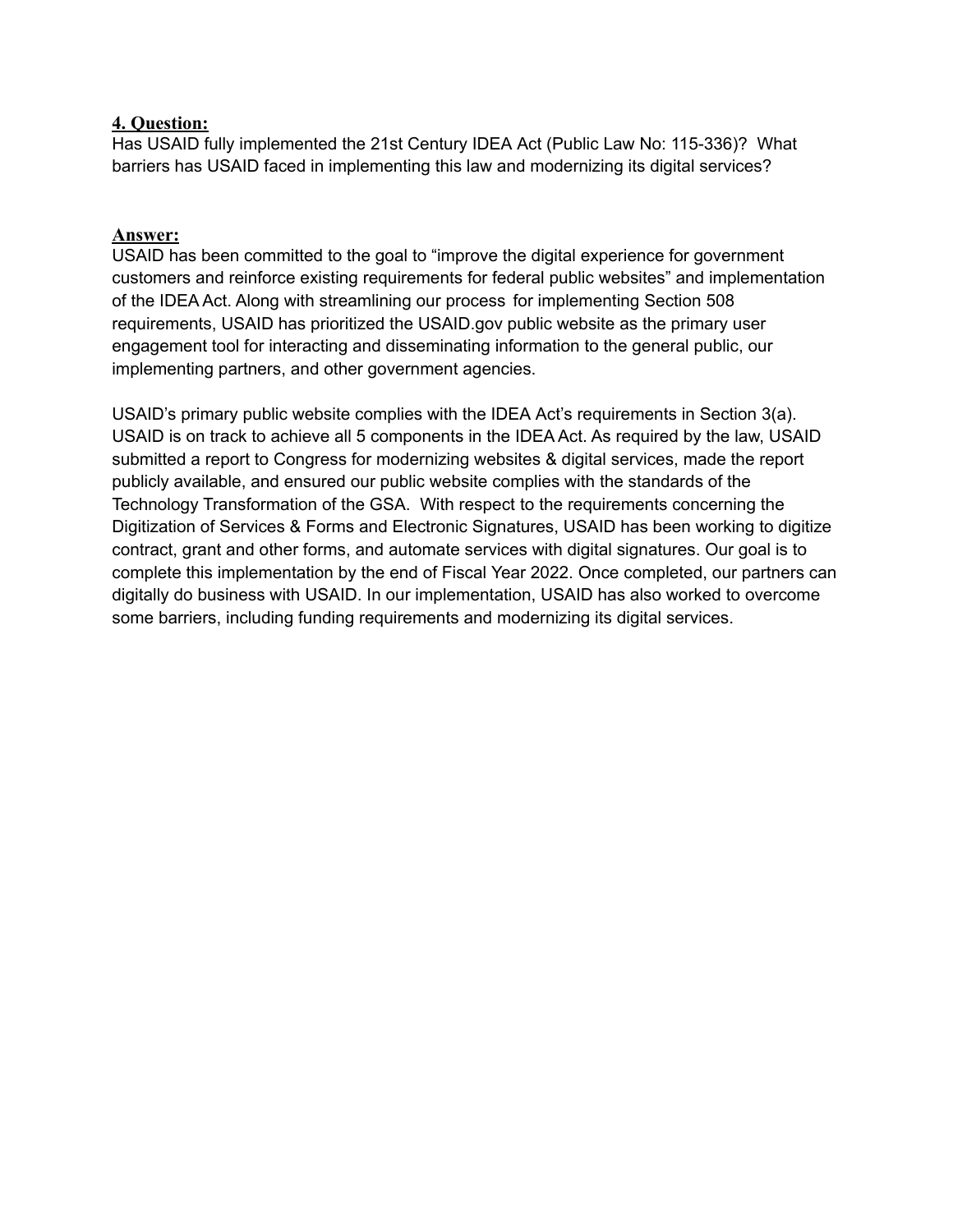Now that the Software Licensing metric has been retired, what are the next steps the Subcommittee should consider to ensure agencies are effectively using software license inventories to make cost-effective decisions?

## **Answer:**

While the Software Licensing metric has been sunsetted, given the mature implementation of OMB Memorandum M-16-12, OMB still collects cost savings on a quarterly basis through the Independent Data Collection (IDC). The continuation of this practice is encouraged; however, those savings will be embedded in the cumulative savings collected, which are reflected in the PortfolioStat (Portfolio Review) metric. USAID is unaware of additional publicly available data that can be used to measure software license cost-effectiveness decisions.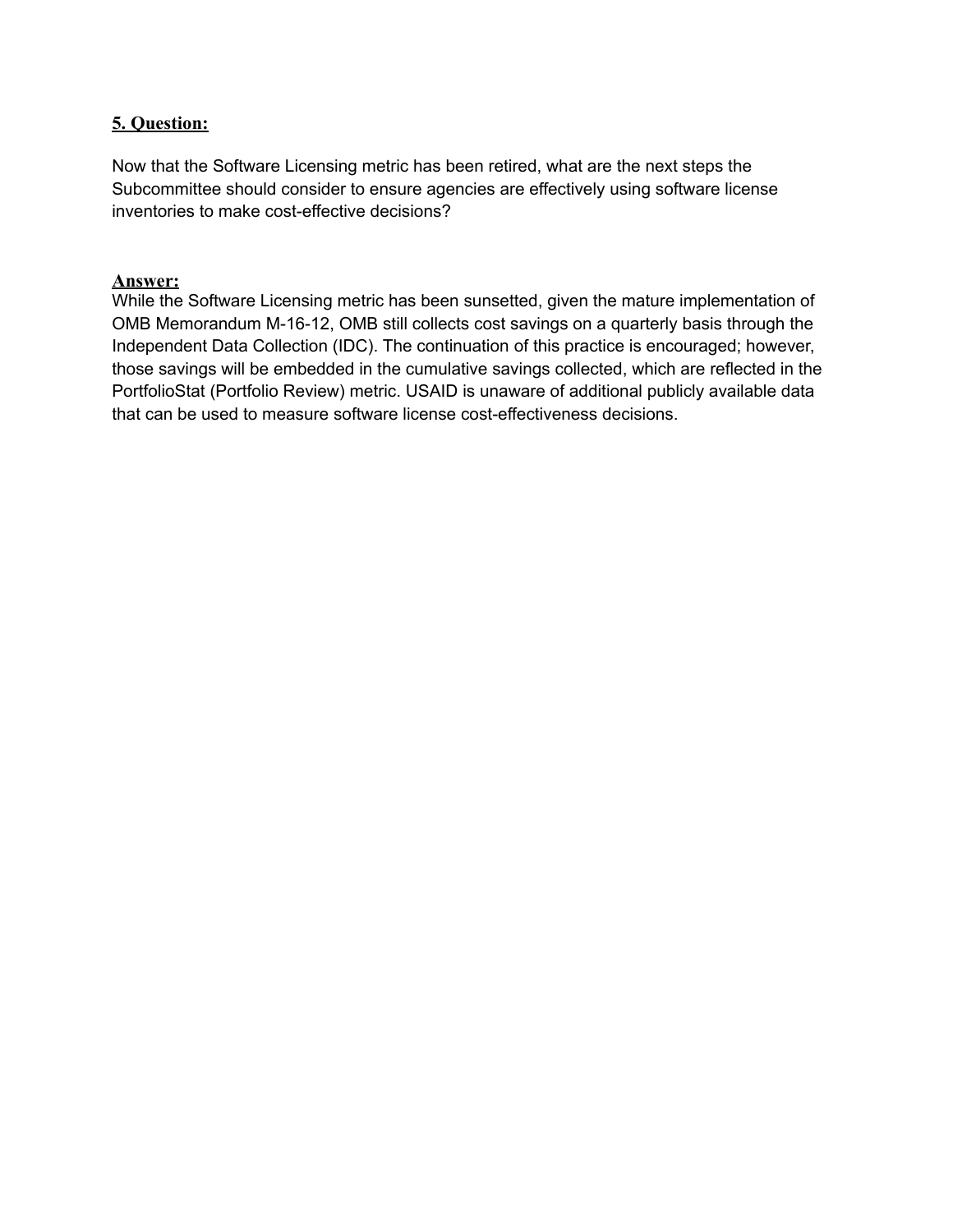USAID is one of the only agencies that revised its policies to fully address the responsibilities of its chief information officer to be consistent with federal laws and guidance. How has this helped you effectively manage information technology at your agency?

#### **Answer:**

I appreciate the Chairman and Subcommittee's continued efforts and engagement on elevating the role of the CIO in Federal Agencies, and agree with the importance of the CIO having direct access to Agency leadership. I've been encouraged by the progress USAID has made on this front, and expect to continue to see more progress with this new Administration.

Since USAID last testified in 2017 before the Subcommittee, we've solidified the CIO reporting relationship to the USAID Administrator and our organizational chart demonstrates my direct reporting relationship. For the last few years I have had bi-weekly meetings with the Administrator or Deputy Administrator to discuss the state of Agency IT. These regular meetings as well as the updated reporting relationship have elevated the awareness of cybersecurity and other information technology to Agency leadership. These issues are now accounted for and discussed regularly in Agency leadership meetings and included in important funding decisions. For example, while the CIO manages and approves the entire central IT budget for the Agency, the CIO also now has an oversight role in our Senior Obligation Alignment Review, which requires that any Agency procurements greater than \$100 million undergo increased Agency scrutiny. If an award includes IT resources for use by agency staff, the Operating Unit is required to get CIO review and approval.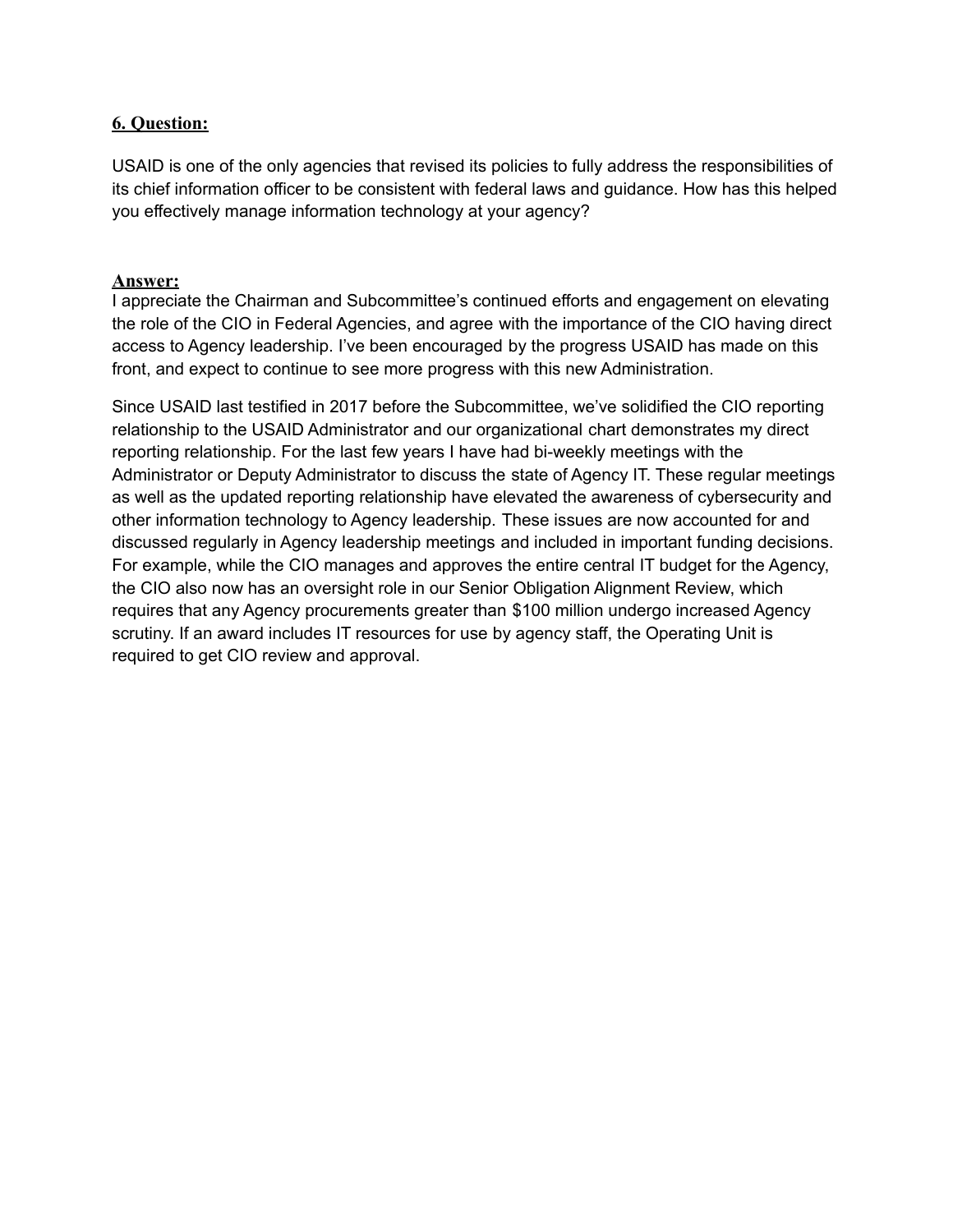How is USAID using the transition to the Enterprise Infrastructure Solutions program to modernize its communications infrastructure?

#### **Answer:**

USAID is focused both on the transition to the Enterprise Infrastructure Solutions (EIS) program and to leveraging it for modernization. When the metric was first previewed in July 2020, USAID was still working on awarding a contract and moving forward on the first stages of transition.

We have since completed the award, by working closely with GSA and our vendor. We are pleased to report that we have just surpassed the milestone that mandated 50% of our services be disconnected by March, 30 2021; this effort should be reflected on the next scorecard. We are looking forward to fully leveraging EIS for a variety of services, including potentially expanded software-defined networking in a wide area network (SD-WAN) capabilities, additional support for our overseas operations, and expanded inherent cybersecurity functionality in our backend infrastructure.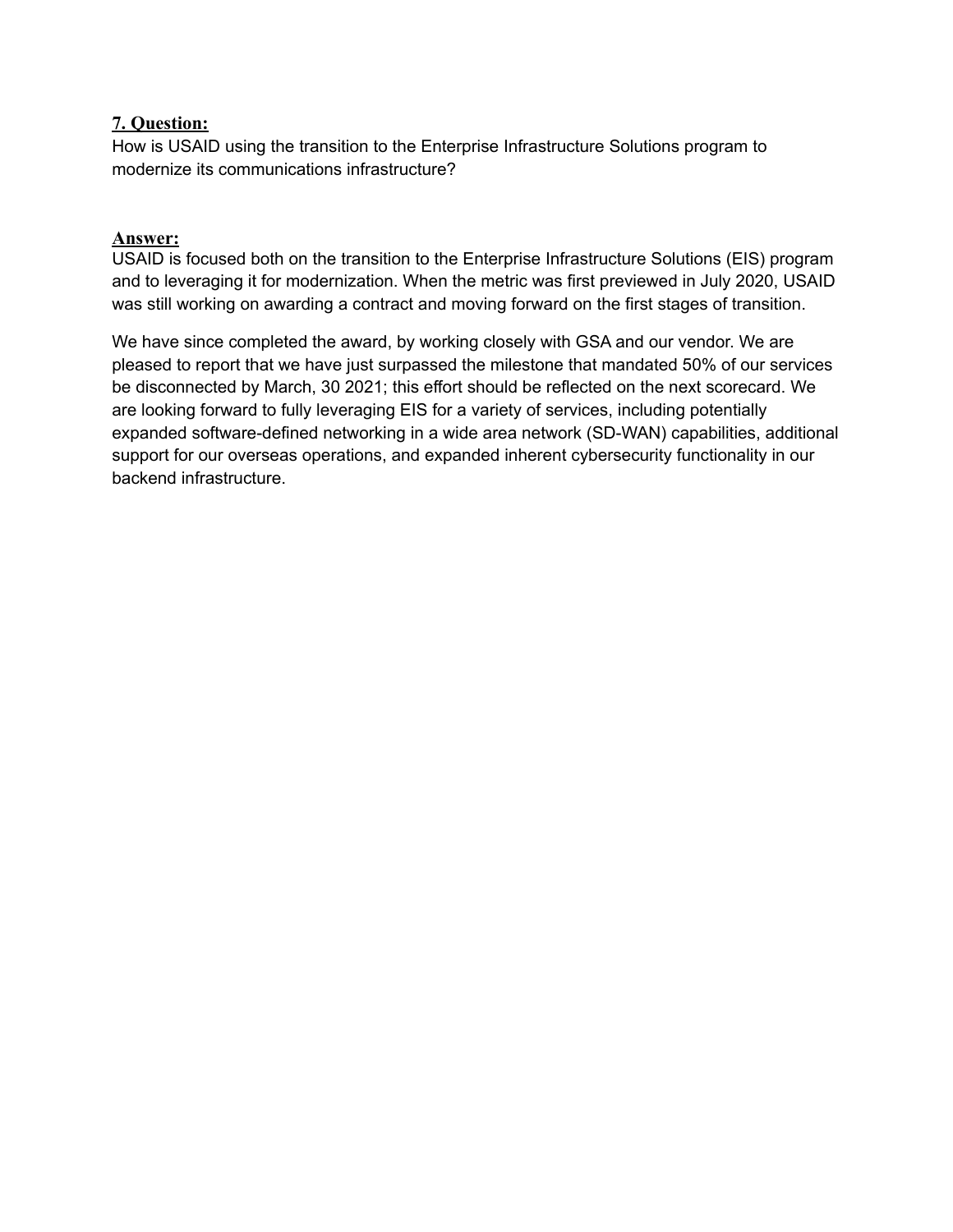What is the status of adoption and implementation of the Technology Business Management framework at USAID? What challenges, if any, has USAID faced throughout this implementation?

#### **Answer:**

Over the last few years Technology Business Management (TBM) has become a mainstay in how USAID collects, rolls-up and reports our IT costs for the Agency. By coupling our FITARA authority to oversee IT acquisitions and working collaboratively with our Office of the Chief Financial Officer, Senior Procurement Executive, and our General Counsel, USAID has been able to put in place a process where we capture dramatically more IT spend and report it via TBM than was possible previously. The biggest challenge we still face in this area is the investments that are needed to increase automation across the enterprise systems in order to manage and improve the process; today, the TBM process is still rather labor intensive. For example, most Agencies still need to prioritize the modification of their financial systems to make the collection, analysis and usability of TBM data more efficient.